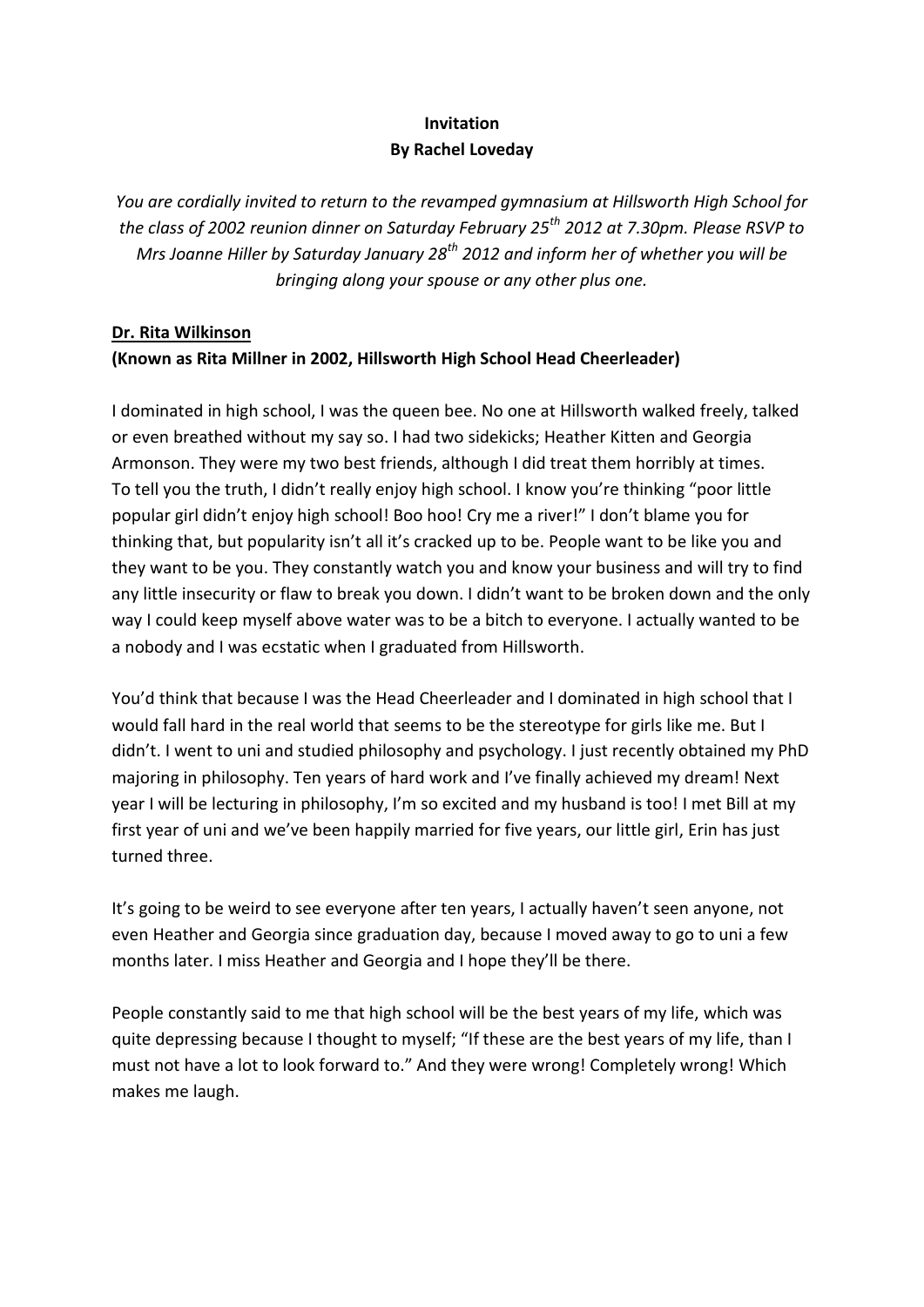# **Phillip Huntinghouse (Hillsworth High School's 2002 Senior Track Athletics Champion)**

I got the invitation for the reunion in the mail two days ago. I don't know if I'll go or not. In high school, I dominated in sports. I was always winning the Sportsman of the Year award, in fact I think I won it every year and I was always the champion at Athletics-both track and field, but track was my love.

After I graduated high school, I moved to Canberra and trained at the AIS for two years before competing at the 2004 Athens Olympics, I got a gold for Australia! It was the best day of my life! But little did I know then that only a few short months later, I would experience the worst day of my life.

I kicked off 2005 with having my left leg amputated. An impatient idiot overtook a slow moving truck on a narrow road and crashed right into me, crushing my car and my leg. My car was pulled apart piece by piece by emergency services; the whole thing took almost two hours. I lost consciousness because I lost two litres of blood. I woke up in hospital with only my left thigh remaining; my right foot was so lonely. They told me that they had to amputate otherwise I would have died. I don't blame the doctors, I did back then, but for the first year afterwards, I did blame the doctors and the world for what happened to me. The driver was charged, lost his licence and got a huge fine. He apologised, I bit his head off, but after I had extensive therapy and discovered wheelchair basketball, I apologised to him for my behaviour and moved on.

I'm now a paralympian, a champion wheelchair basketballer. I'm proud of my achievements both before and after the accident, but I still get judged and that's why I'm not sure if I'll go to the reunion. I know it's been ten years and these people, hopefully most of them would have grown up, matured and changed and won't judge me, but a missing leg is hard to miss and I have the feeling I'll be judged for my "disability" and not my abilities. My wife tells me I should go, but I just don't know.

## **Leo and Talila Gregory (nee Robinson) (Teen parents in 2002, their daughter; Kadie is now nine)**

## **LEO:**

Talila and I weren't popular like Phillip Huntinghouse and Rita Millner in high school, but we were labelled the cutest couple. We started dating in year seven. The popular kids, being arrogant and immature as they usually are constantly asked me whether I'd "nailed" her yet. I'd never answer and they'd make assumptions and fun of us. It's not that it didn't get to us, but we didn't care, eventually we learnt to stop caring. The other kids thought we were sweet and cute.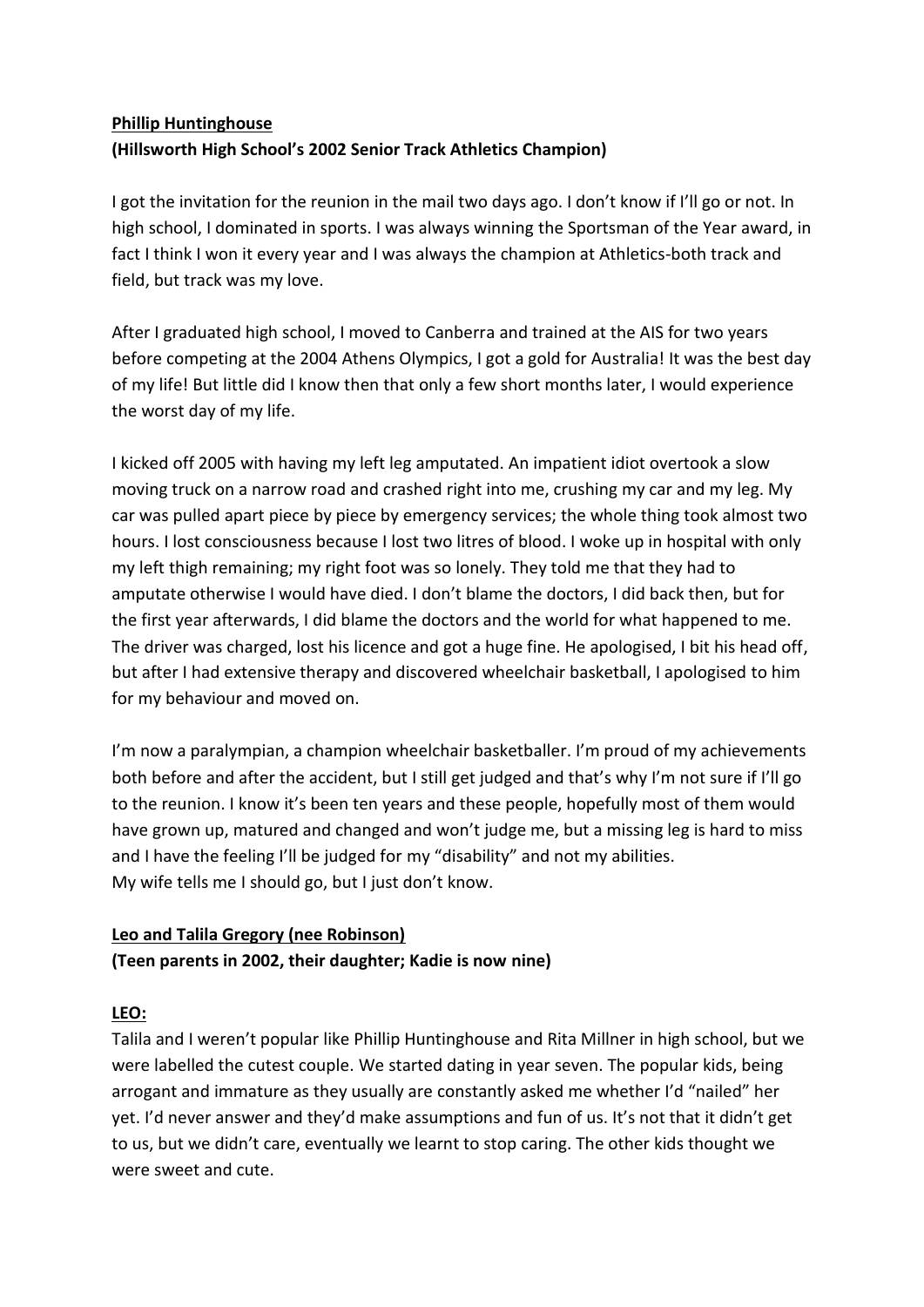Talila and I always kept to ourselves, we had the same group of friends throughout high school and they were the only people we confided in and spent time with. We were both "A" students, the teachers liked us and we always got awards at the merit assemblies. We weren't friends with everyone, but we were well liked.

But that all ended when we had to tell the school a few weeks into the first term of year twelve that Talila was pregnant. It happened on our first time, if we were the age we are now, we would have been the envy of other couples, but at eighteen, we were the couple everyone judged. It's a long fall from being the cutest couple. The teachers and the principal couldn't force Talila to leave due to the Anti-Discrimination Act, which Talila knew about, because she was taking legal studies, but they didn't want her there. It didn't take long for word to travel. Everyone, even our own friends sneered at us, gave us looks, judged. Surprisingly both our parents, although angry and shocked, were very supportive and eventually came around to the idea of becoming grandparents. And even though we were young and naive, we were looking forward to becoming parents and we were lucky that we got to finish our HSC and graduate before becoming parents-Talila gave birth to our beautiful little girl; Kadie, the day after her final exam. We got married on New Years' Day 2005.

Talila went on to work at the Women's Centre and set up a support group and several programs for teen parents so they wouldn't have to go through what we went through. I became the store manager for the supermarket I've been working at since I was sixteen, last year.

We got the invitation for the reunion yesterday and it only took us a minute to decide that we're not going to go. We're not going to go back to that school and spend time in the gym with those people, why would we want to spend time with people who didn't support us and chastised us when we needed them? No fucking way! Although the only thing we'll miss out on is being able to brag about our beautiful and smart daughter.

## **TALILA:**

I loved being a student at Hillsworth High, if I wasn't, I wouldn't have met Leo. I was smart, but not the smartest, that was Jenna Xavier. I was blown away that she became the Prime Minister and so proud. Leo and I use to be friends with her and I think she was the only person who was there for us in our final year of school. I'm sad that we lost touch. But with us having a baby and her political career developing, it was going to happen. I get the occasional email from her; I knew she would be going places.

When I showed Leo the invite for the reunion he went off his nutter. I seriously thought that he was going to throw furniture across the room. He was surprised that we were even invited because they were quick to shun us when I told the principal and teachers I was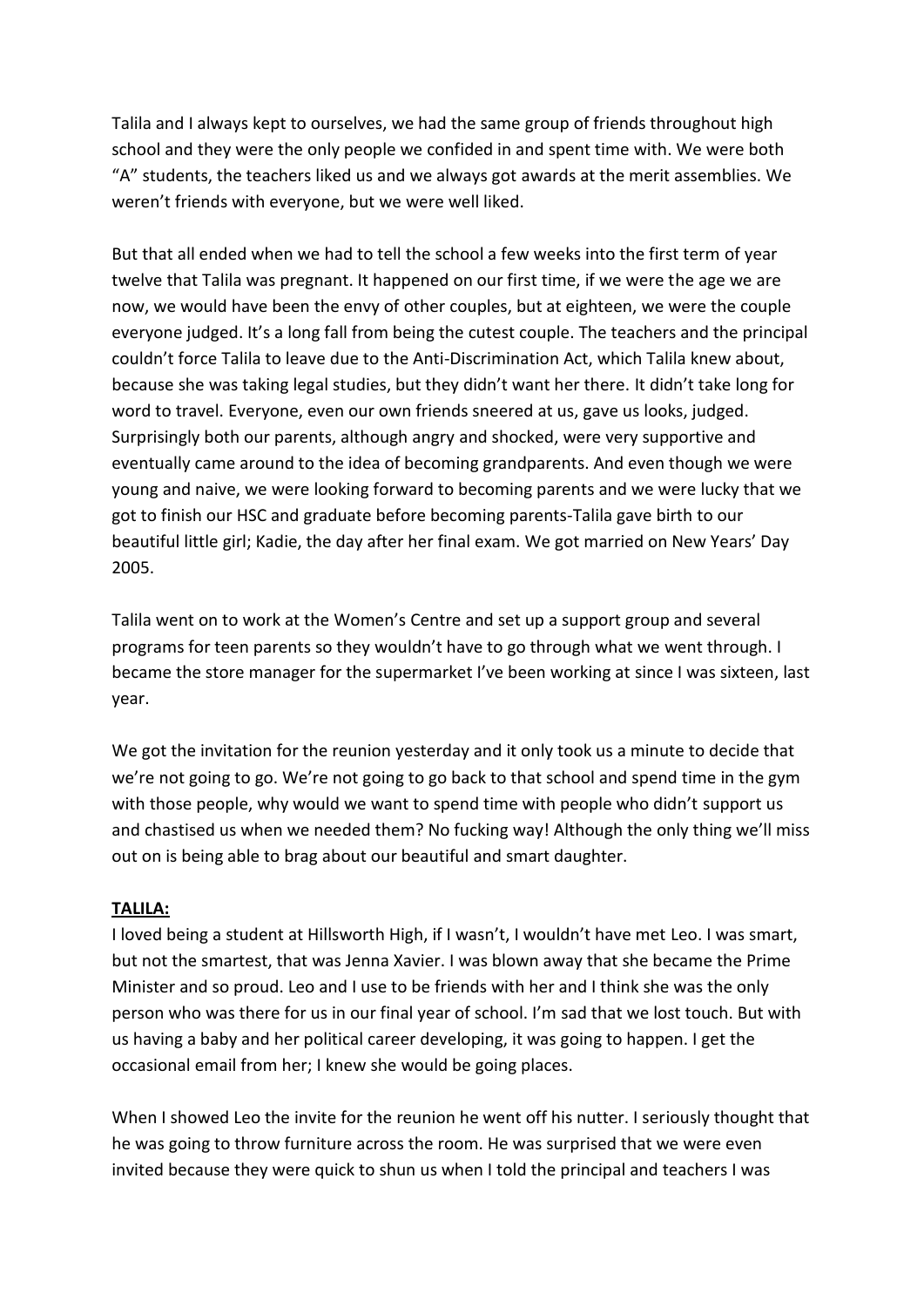pregnant and he thought that they were trying to sweep it under the rug or trying to make up, maybe a bit of both. I had to give him three scotches to calm down. I didn't want to go to the reunion for the same reason Leo didn't, but I've never seen him so angry.

Our life since then hasn't been easy, but I wouldn't change it for a minute. We love each other and we love Kadie and I love my job, because I'm giving something back, I don't want other teen parents to go through what we went through. Of course they're going to be judged, but with new laws and new Centrelink payments, there is hope for them. I don't understand the need for high school reunions.

## **The Hon. Jenna Xavier PM (Hillsworth High Schools' Smartest Student in 2002. Current Prime Minister of Australia)**

I was the high school nerd. The kids made fun of me and the teachers loved me, I was a blessing to teach according to them, most likely because I worked my arse off and was quiet and obedient about it.

When I was in year nine, the school decided to perform IQ tests, which caused a lot controversy, which got the school a load of publicity. My IQ is 160 and I was officially labelled the Smartest Student in the school, a label that I never lost, which resulted in even more flack from the kids, but I didn't care, I was determined to go places, to better and higher places.

I didn't plan on becoming PM, but I was never going to turn it down. Who would? And I do love the job. I developed a political interest in my first year of uni at the University of Sydney and joined the Student Liberal Party. At the beginning of my last year of uni, I became the leader of the Party. I eventually worked my way up the political ranks after I graduated, a little too quickly for most people and for all of them I'm too young. I'm the youngest PM at 28. I was sworn in a few months ago.

I got the invitation for the reunion a couple of days ago, but I can't go. The President of the United States is arriving that day, the whole country has been waiting for it and there is no doubt in my mind that every single one of my former classmates knows about it. The majority of them will understand, but some of them will think that I think I'm too good for them to take a night off, but I don't care, I have a job to do and a country to serve and represent.

God Bless Australia!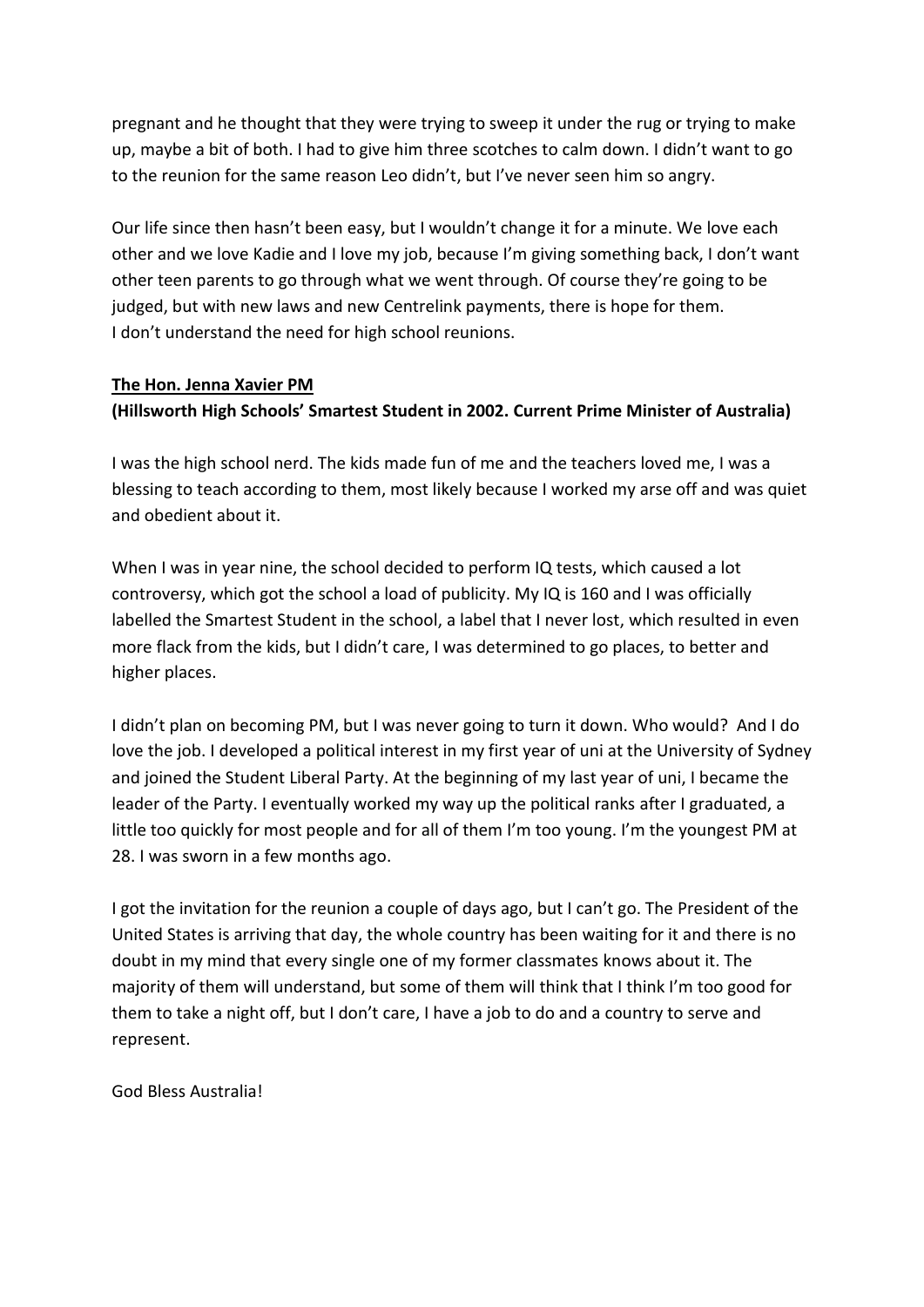#### **Bryan Armonson**

# **(Georgia Armonson's younger brother, who graduated from Hillsworth High School in 2004)**

I've always looked up to my big sister. She was pretty, smart and popular-what every girl wants to be. Despite the uniform and the stereotype, she wasn't your stereotypical dumb or mean cheerleader. She was nice to everyone and she couldn't keep her head out of the books, being a cheerleader was only for fun and from what she told me, popularity wasn't all it was cracked up to be.

Georgia always looked after me, protected me from bullies and told me that being the teacher's pet isn't always a bad thing, you can have a great ally in a teacher and I did, one teacher encouraged me to become a teacher myself and I did.

Georgia lived with me for the last two years of her life and that's how I got the invite for her school reunion. I called Mrs Hiller last week to tell her that Georgia passed away last month after battling cervical cancer for four years-she was four days away from her 28<sup>th</sup> birthday. Mrs Hiller was shocked, and I could have sworn she was crying, she apologised and gave condolences. She said that I was more than welcome to come on her behalf and that she would inform everyone of her death in advance. I said no at first, but I'm planning on calling her back, the thought of hearing stories about her was too painful, but the more I think about it, the more I want to know what they thought of her and I want to hear stories about her, I want to know about the things that she never told me.

## **Sam Quinton**

## **(The School Bully, Bestselling Author and Gay Rights Advocate)**

I'm not proud of my actions in high school. I emotionally and physically bullied almost everyone in my year, except for Talila Robinson when she fell pregnant. I may have been a bully, but that doesn't mean I didn't have a heart or morals. I saw Talila and her daughter a few months ago at the mall, she didn't see me though, and her daughter is beautiful. My home life wasn't ideal, my father left my mother just before I started high school, which was actually a good thing considering that he use to belt her every single day, he belted me a few times for defending her. My mother killed herself after my father left, she couldn't live with the beltings but she couldn't live without him either. I moved in with my Aunt Sylvia after her funeral. I put the poor woman through the ringer during my high school years, but she wouldn't let me leave high school. Thank God! I haven't stopped apologising to her since, I still live with her too, but I bought us a bigger and nicer house when my earnings for my bestseller started pouring in.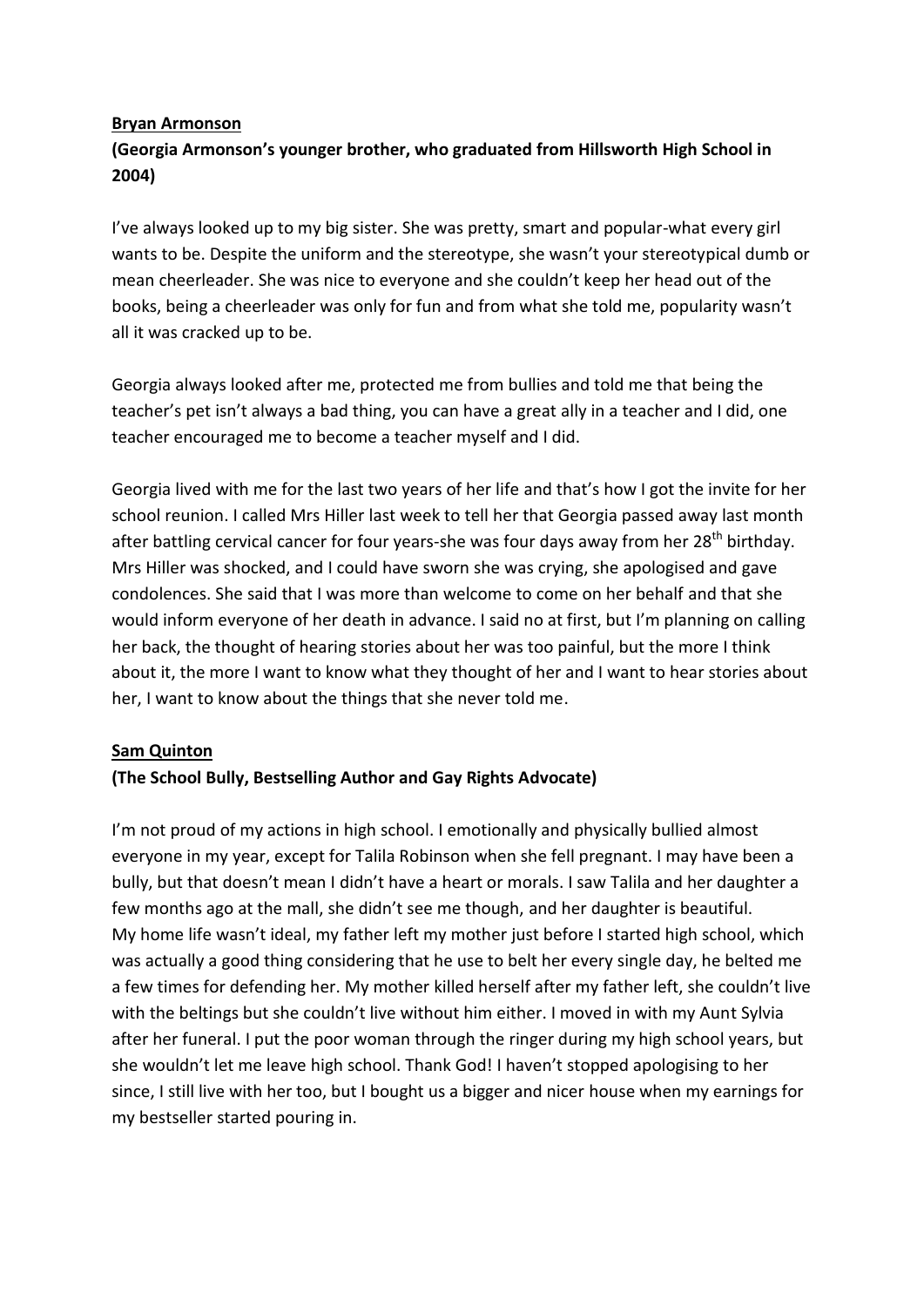I came out to Aunt Sylvia when I was twenty-five. She was shocked but understanding, her and my partner; Dominic get along like a house on fire! They love the Sydney Swans! He's become a second son to her, she was more of a mum to me than my own mother ever was. He will officially be her second son when we get married in New York next year.

I bullied my classmates because I had nothing to go home to and no power or control in my life back then, it was so horrible! I want to go to the reunion to apologise, some of my classmates would have forgotten, hopefully, but the majority of them will still remember what I put them through. But I also hope that they see me for who I am now: a happy and together man and not for the horrible, sad school bully that I use to be.

#### **Mrs Joanne Hiller**

## **(Science teacher at Hillsworth High School and the Year Advisor for the Class of 2002)**

This is the first high school reunion ever for Hillsworth High School. It was my idea. Being a Year Advisor isn't easy, but it's very rewarding, being able to help out the kids and watch them morph from scared little children to mature young adults. The 2002 class was the last class I was an Advisor too and I wanted a reunion because I wanted to see them again, I actually want to know how they are doing. Writing out and sending out the invitations has brought back lots of memories.

I didn't agree with the way that the school treated Talila Robinson when she fell pregnant, but she was determined and she graduated, clever girl! Her daughter, Kadie is absolutely beautiful! Talila was always a lovely girl.

I'm so proud that a student of mine went on to become Prime Minister. I knew Jenna Xavier would be going places, but this, I never even imagined! I get the occasional email from her, she's a great Prime Minister, although she might be a bit too young for the job and I worry about how much stress she is under.

I can't believe Georgia Armonson is dead, when Bryan called me, I actually cried, I had never cried over a student before, but then again, none of my students have died, well at least none that I know of. I had both Georgia and Bryan in my science classes, they're sweet kids. She didn't deserve to die like she did, or that young, she deserved to live a long life. I read her obituary-she never got married or had any children, it's such a shame. I never understood how she ended up with Rita Millner and the "popular" crowd. I understood why she was popular, but she didn't seem to fit in with the crowd, that was one of many good things about her. I invited Bryan to come to the reunion but he said no, I understand, but I hope he changes his mind. I will be spending the next few days making calls to the rest of the class to inform them. Rita and Heather Kitten will be so upset, everyone will be.